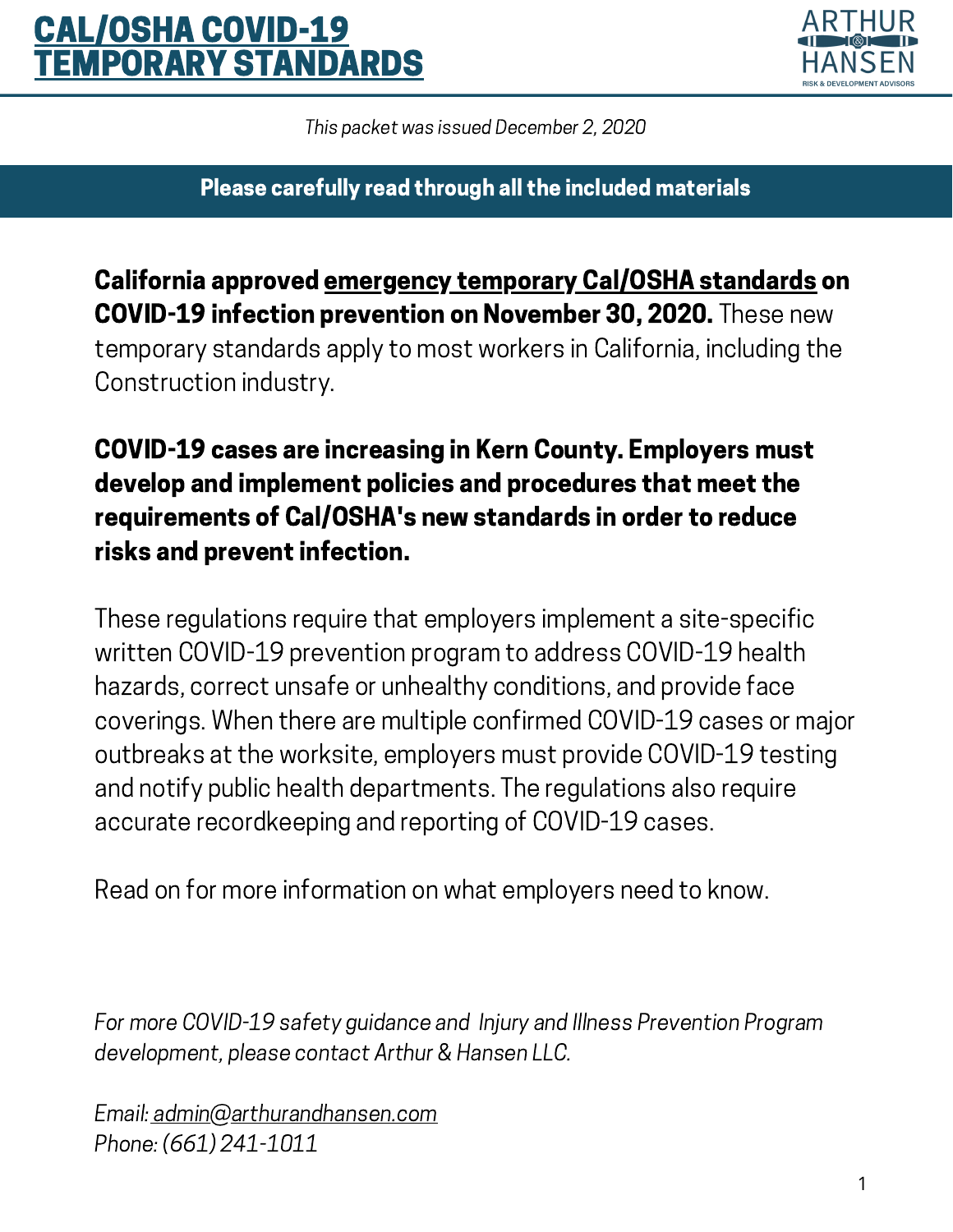# CAL/OSHA COVID-19 TEMPORARY STANDARDS



This packet was issued December 2, 2020

Please carefully read through all the included materials

- 3 6 ............COVID-19 Prevention [Section](https://www.dir.ca.gov/oshsb/documents/COVID-19-Prevention-Emergency-apprvdtxt.pdf) 3205
- 7 .................Multiple COVID-19 Infections and COVID-19 Outbreaks [Section](https://www.dir.ca.gov/oshsb/documents/COVID-19-Prevention-Emergency-apprvdtxt.pdf#page=13) 3205.1
- 8 ..................Major COVID-19 Outbreaks [Section](https://www.dir.ca.gov/oshsb/documents/COVID-19-Prevention-Emergency-apprvdtxt.pdf#page=15) 3205.2
- 9 .................COVID-19 Prevention in Employer-Provided Housing [Section](https://www.dir.ca.gov/oshsb/documents/COVID-19-Prevention-Emergency-apprvdtxt.pdf#page=17) 3205.3
- 10 ...............COVID-19 Prevention in Employer-Provided Transportation to and from Work [Section](https://www.dir.ca.gov/oshsb/documents/COVID-19-Prevention-Emergency-apprvdtxt.pdf#page=20) 3205.4

For more COVID-19 safety guidance and Injury and Illness Prevention Program development, please contact Arthur & Hansen LLC.

Email: admin@arthurandhansen.com Phone: (661) 241-1011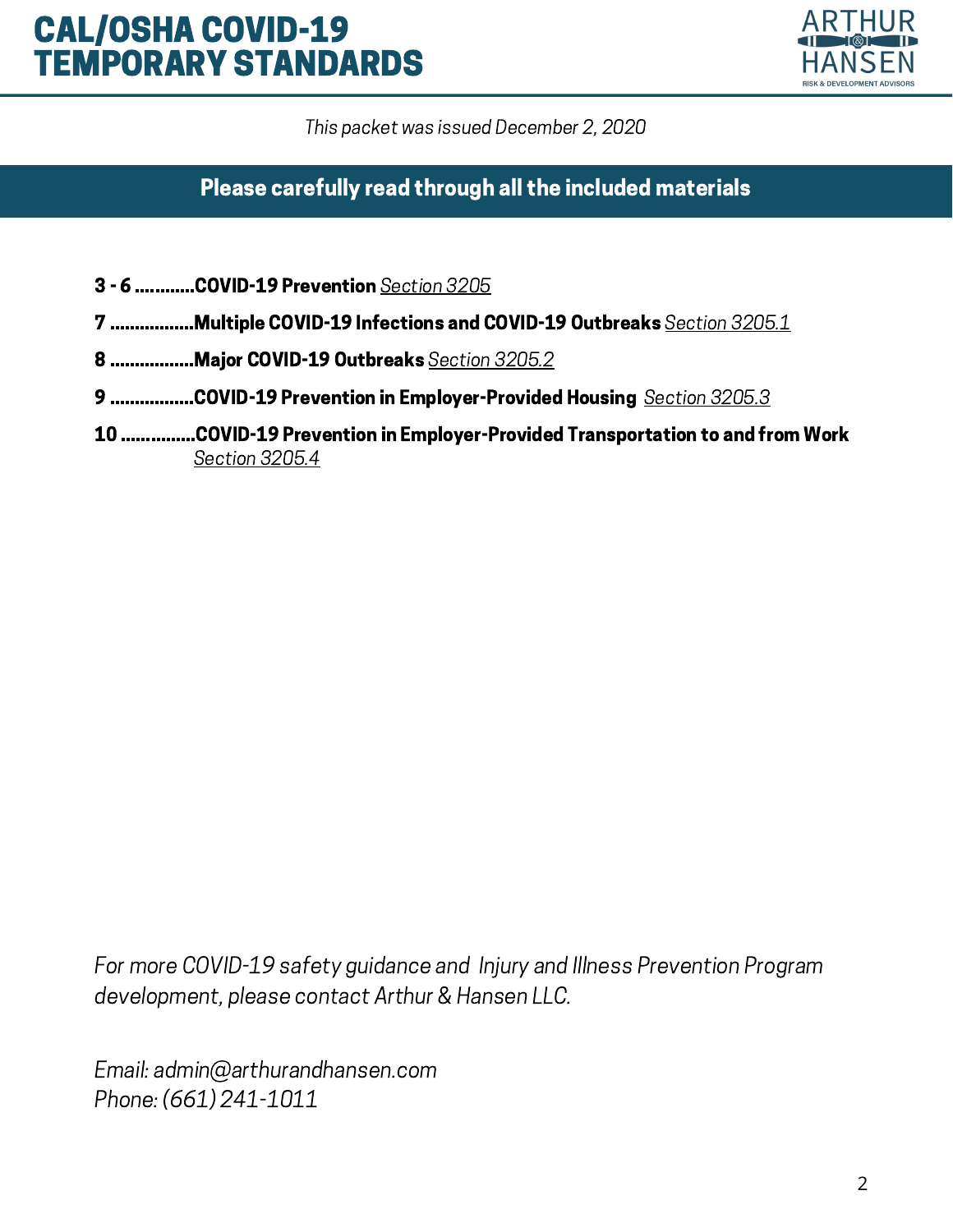

# 3205. General Industry Safety Orders Summary

#### Written COVID-19 Prevention Plan

Employers shall establish, implement, and maintain an effective, written COVID-19 Prevention Program, which may be integrated into the employer's Injury Illness and Prevention Program, or be maintained in a separate document. The written elements of a COVID-19 Prevention Program shall include:

#### 1. System for Communicating

- Must be in a form readily understandable by employees. a.
- This system includes asking employees to report to the employer any symptoms, b. possible exposures, and possible workplace hazards.
- c. Procedures or policies for employees with medical or other conditions putting them at higher risk.
- d. Provide information on COVID-19 testing along with reasons for the testing and consequences of a positive result.
- e. Communicate COVID-19 hazards, procedures, and policies to other employers and entities within or in contact with the employer's workplace.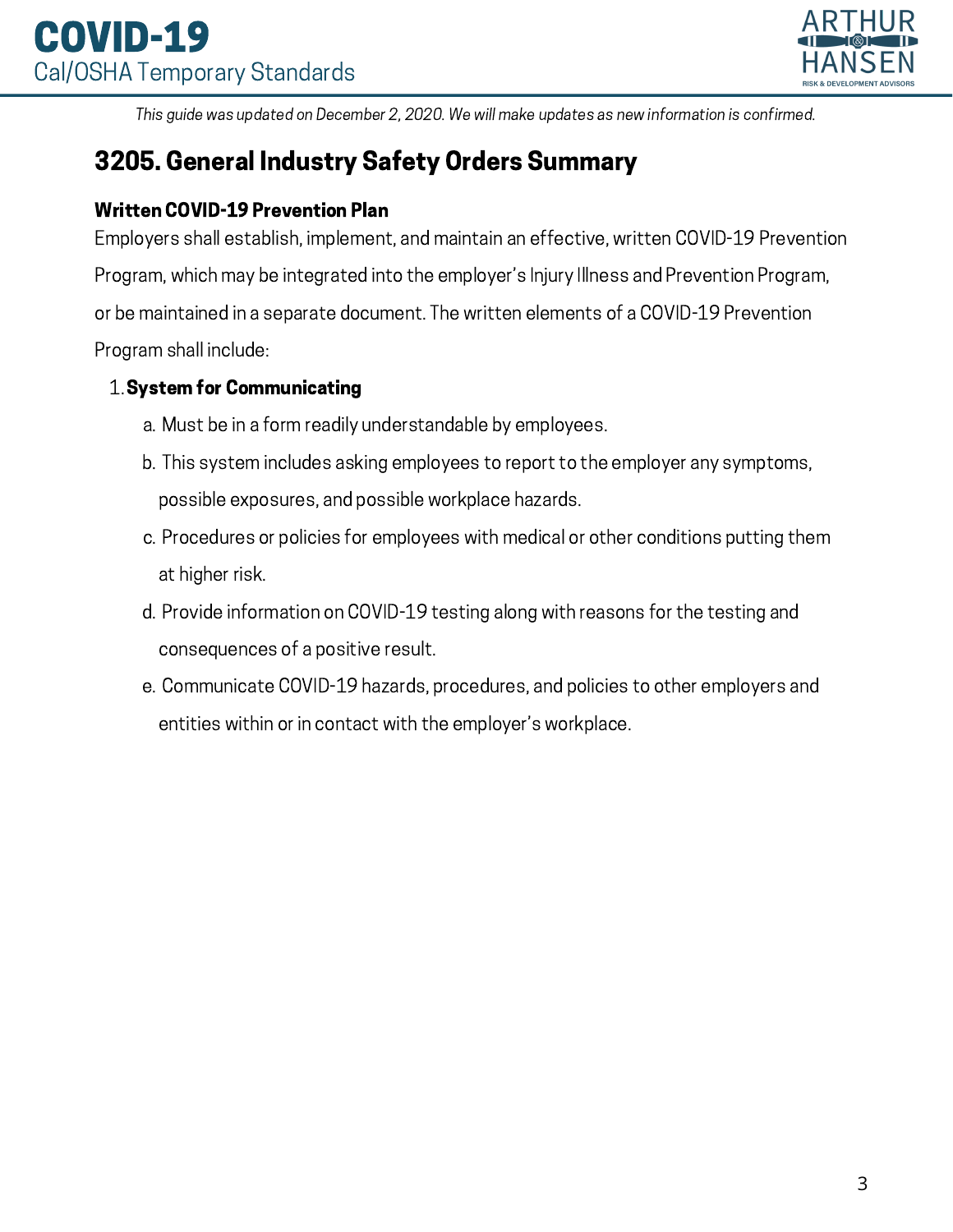

#### 2. Identification and Evaluation of COVID-19 Hazards

- Employers must allow employees (or the representative) in participation of a. identifying and evaluating COVID-19 hazards.
- Employers must develop and implement a process for screening employees for and b. responding to employees with COVID-19 symptoms.
- Employers must develop procedures and policies to prevent or reduce risk of spread. c.
- Employers must conduct a workplace-specific identification of all interactions, areas, d. activities, processes, equipment, and materials that could potentially expose employees to COVID-19 hazards.
- e. Indoor locations shall evaluate how to maximize outdoor air and whether it is possible to increase filtration efficiency with existing ventilation system
- Employers must review applicable orders and guidance from CA and local health f. departments regarding COVID-19 hazards and prevention.
- Employers must evaluate existing controls and make appropriate accommodations, g. and conduct periodic inspections.

### 3. Investigating and Responding to COVID-19 Cases in the Workplace

- a. Have a procedure in place to identify and record COVID-19 cases, and how to receive test results and onset of symptoms.
- When there has been a case at the workplace, employers must determine the day and b. time the case was last present, date of test(s) and/or diagnosis, and the date that case first had one or more symptoms.
- Determine who may have had a COVID-19 exposure and give notice of potential c. exposure to all who may have been exposed at the workplace.
- d. Offer COVID-19 testing to all who were potentially exposed at no cost, during working hours.
- e. Investigate if workplace conditions contributed to exposure.
- f. Keep cases and medical information confidential.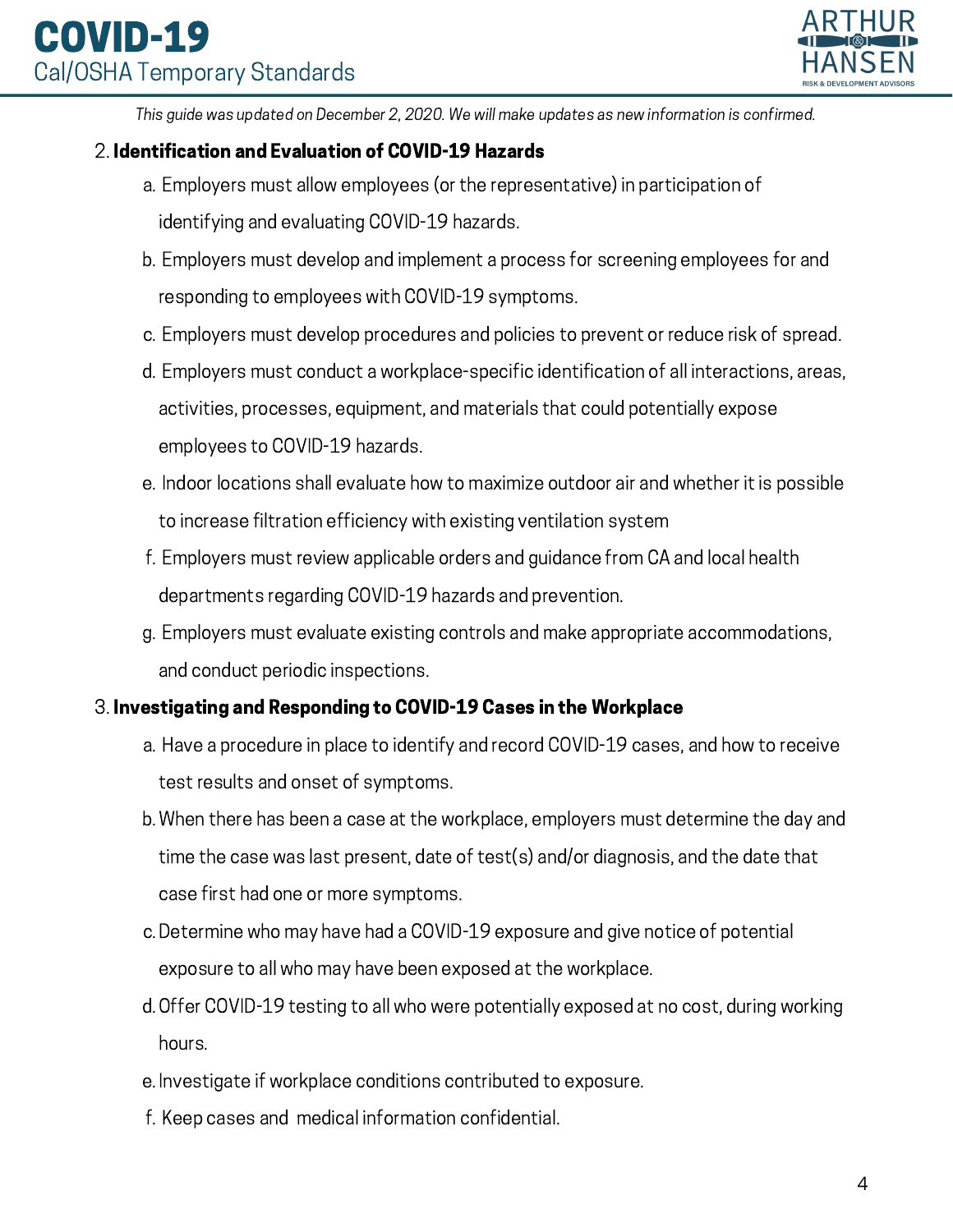

### 4. Correction of COVID-19 Hazards Based on Severity of Hazard

Employers shall implement effective policies and/or procedures for correcting unsafe a. or unhealthy conditions, work practices, policies and procedures in a timely manner based on the severity of the hazard.

### 5. Employer Shall Provide Effective Training and Instruction to Employees on Policies

#### and Procedures, Information on the Virus, Prevention Methods, and Proper Use of PPE.

### 6. Six Feet Physical Distance Must be Implemented (unless it's not feasible)

- When 6 feet is not feasible, maintain employees as far away as possible. a.
- Methods for physical distances include: telework or other remote work arrangements; b. reducing number of persons in an area at one time; visual cues such as signs and floor markings; staggered work shifts; adjusted work practices; and more.

#### 7. Employers Must Provide Face Coverings and Ensure They are Worn Correctly

- Employers shall ensure face coverings are clean and undamaged. a.
- b. Face shields should be used in combination with face covering, **not as a substitute**.
- Exceptions for face coverings include: employees working alone in room; while eating c. and drinking in the workplace; employees wearing respiratory protection; employees who cannot wear covering due to medical or mental health conditions or disability; and specific tasks that cannot feasibly be performed with a face covering.

#### 8. Other Engineering Controls, Administrative Controls, and PPE Must be Implemented

#### When Necessary

- At fixed work locations where it is not possible to maintain the physical distancing a. requirements at all times.
- Employers shall implement cleaning and disinfecting procedures for frequently b. touched surfaces.
- Prohibiting the sharing of PPE. c.
- Employer shall evaluate hand-washing facilities and determine the need for additional d. facilities.
- Employers shall encourage the frequency of hand-washing. e.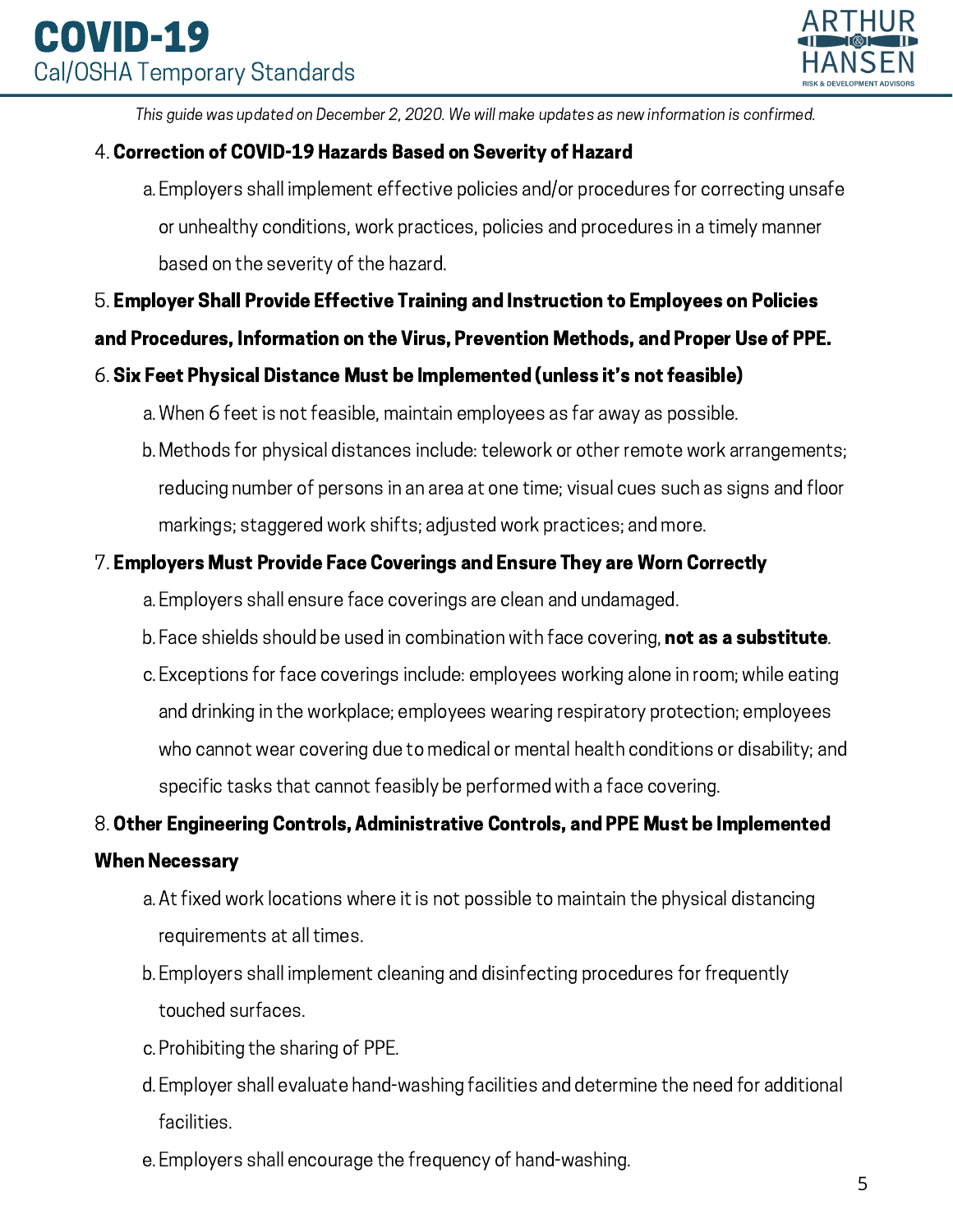# COVID-19 Cal/OSHA Temporary Standards



This guide was updated on December 2, 2020. We will make updates as new information is confirmed.

#### 9. Reporting, Recordkeeping and Access

- Employers shall report information about cases at the workplace to the local health a. department whenever required.
- Employers shall report any COVID-19-related serious illnesses or death. b.
- Employers shall maintain records of the steps taken to implement the writing COVID-c. 19 Prevention Program.
- Written program shall be made available at the workplace upon request. d.
- Employers shall keep a record of and track all cases with the employee's name, e. contact information, occupation, location where the employee worked, last date in the workplace, and date of positive test.

#### 10. Exclusion of COVID-19 Cases

- To limit transmission of COVID-19, employers shall ensure that COVID-19 cases are a. excluded from the workplace until return-to-work criteria is met.
- Employers shall exclude employees with exposure from the workplace for 14 days b. after the last known exposure to the virus.
- For employees excluded from work shall, the employer shall continue and maintain an c. employee's earnings, seniority, and all other employee rights and benefits.

### 11. Return to Work Criteria

COVID-19 positive cases shall not return to work until:

- At least 24 hours have passed since a fever of 100.4 or higher has resolved without a.
	- the use of fever-reducing medications;
- COVID-19 symptoms have improved; and b.
- At least 10 days have passed since COVID-19 symptoms first appeared. c.

Cases who test positive but never developed symptoms shall not return to work until a minimum of 10 days have passed since the date of specimen collection of their positive test. A negative is not required for employee to return to work.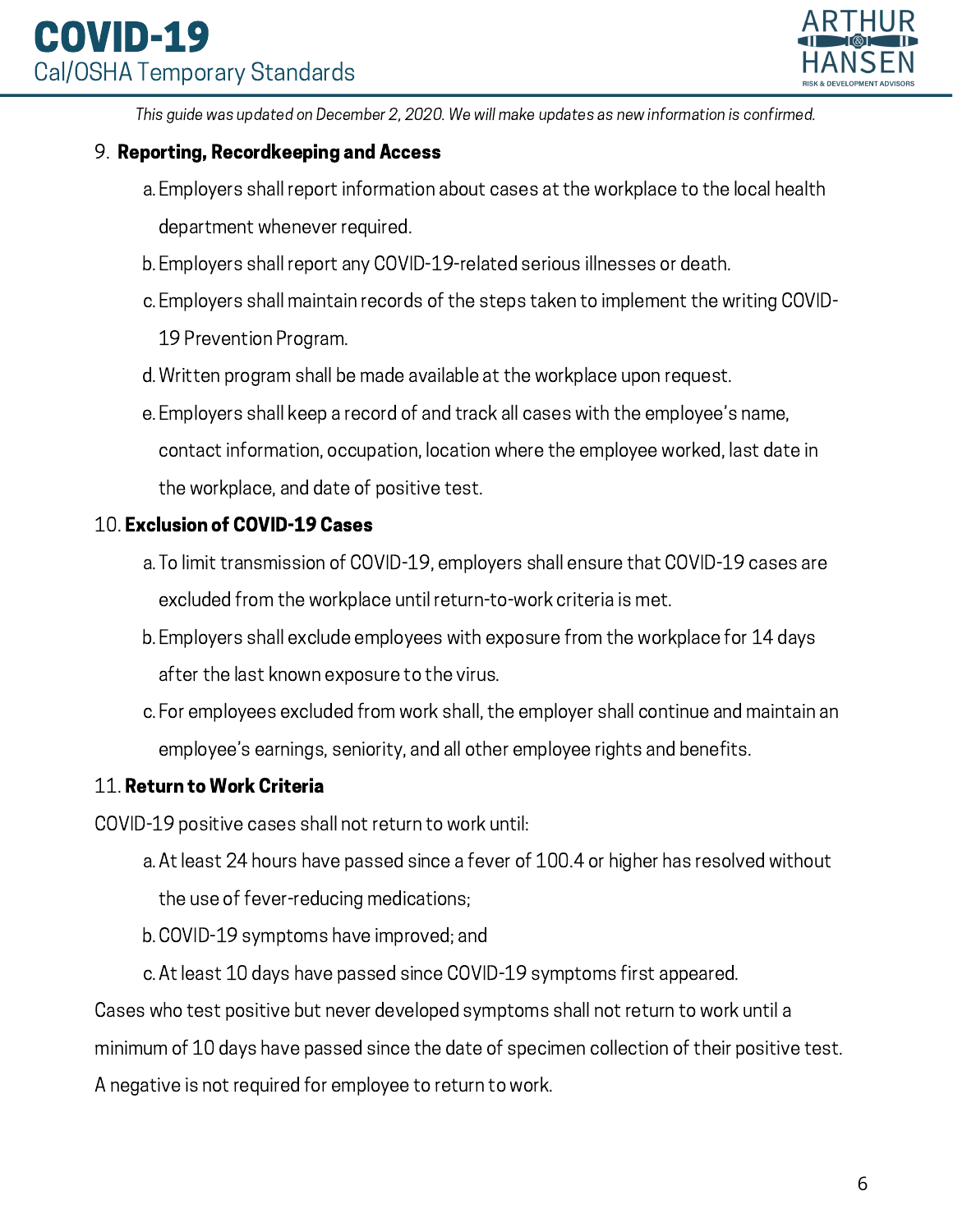

# 3205.1. Multiple COVID-19 Infections and COVID-19 Outbreaks

How to proceed if your company has been identified as a location of a COVID-19 outbreak (3 or more cases at a workplace within 14-week period). These practices shall apply until there are no new COVID-19 cases detected for a 14-week period at your workplace.

## **Testing**

- Employers must provide COVID-19 testing to all employees at the exposed workplace 1. except for those who weren't present during the outbreak or within the 14-day period.
	- COVID-19 testing must be provided at no cost to employees during work hours. a.
- 2. COVID-19 Testing consists of the following:
	- All exposed employees must be tested then tested again one week later. a.
	- After the first two tests, employers must provide weekly testing until there are no b. new cases within a 14-day period.
	- Employers must provide additional testing when necessary. c.

# Reporting and Recordkeeping

Employers must investigate and determine possible workplace related factors that contributed to the outbreak. They should also review relevant COVID-19 policies, procedures and controls and implement changes as needed to prevent further spread. The investigation and review should be documented and include:

- 1. Investigation of new or unmitigated COVID-19 hazards including the employer's leave policies and whether employees are discouraged from remaining home when sick; testing policies, insufficient outdoor air, insufficient air filtration and lack of physical distancing.
- 2. The review must be updated every 30 days that the outbreak continues, or if a new hazard is recognized.
- Employers must implement changes to reduce transmission based on the investigation; 3. increasing outdoor air filtration, improving air filtration, increasing physical distancing as much as possible, respiratory protection and other controls.
- $4_\cdot$  Effective January 1, 2021, emplovers must notify the health department within 48  $^+$ hours of knowing 3 or more confirmed COVID-19 cases within the workplace.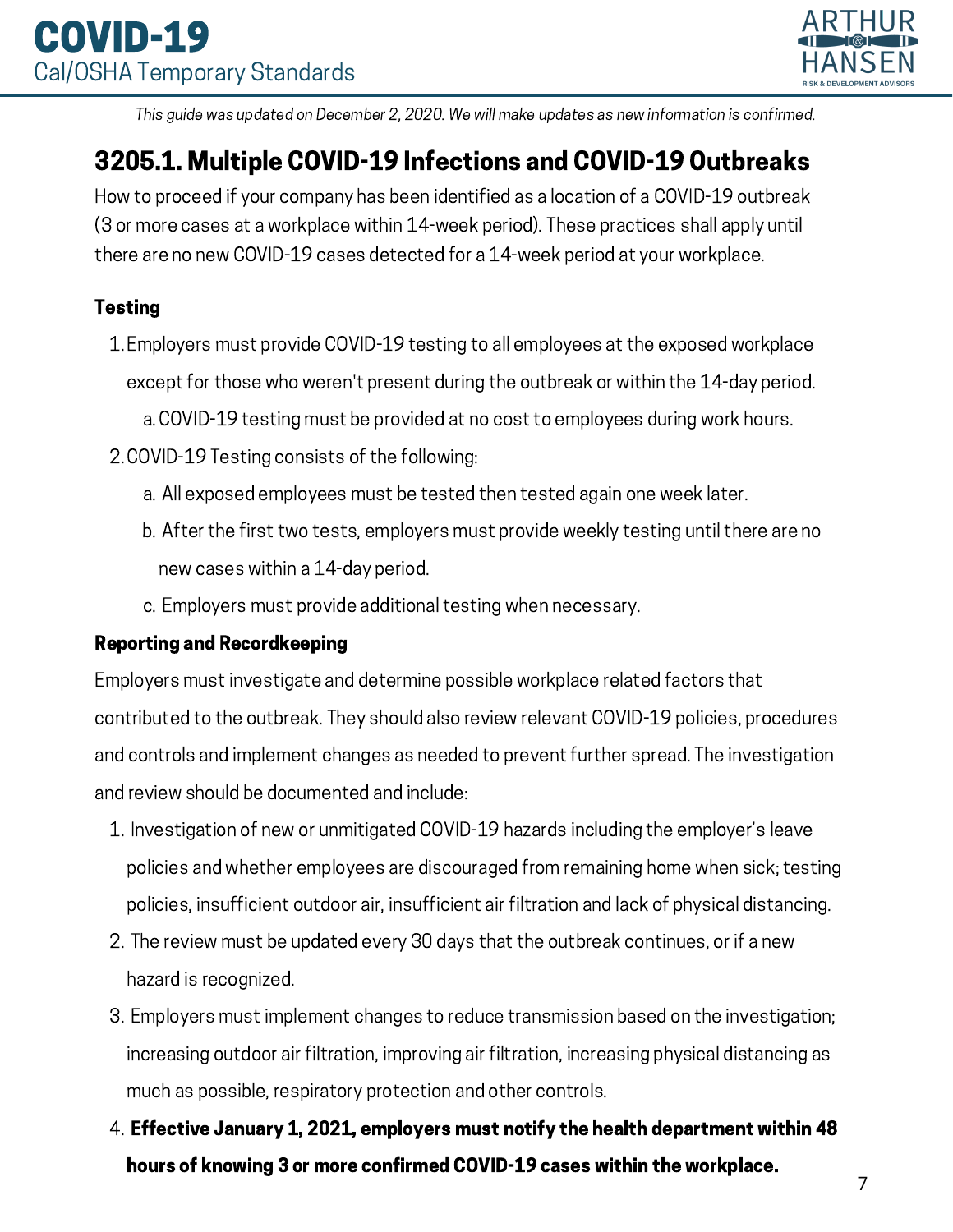

# 3205.2. Major COVID-19 Outbreaks (20+ confirmed cases)

How to proceed if your company has been identified as a location of a COVID-19 outbreak (20 or more cases at a workplace within 30-day period). These practices shall apply until there are no new COVID-19 cases detected for a 14-week period at your workplace.

# **Testing**

- Employers must provide COVID-19 testing twice a week at no cost to all employees at the 1. exposed workplace during the 30-day period and who remain at the workplace.
	- Employees with COVID-19 or exposed to COVID-19 should be excluded from the a. workplace for 14 days.

## Reporting and Recordkeeping

Employers must investigate and determine possible workplace related factors that contributed to the outbreak. They should also review relevant COVID-19 policies, procedures and controls and implement changes as needed to prevent further spread. The investigation and review should be documented and include requirements outlined in Reporting, Recordkeeping and Access on page 4.

# $1.$  Effective January 1, 2021, employers must notify the health department within 48  $\,$ hours of knowing 3 or more confirmed COVID-19 cases within the workplace

# Hazard Correction

In addition to the requirements outlined in Correction of COVID-19 Hazards Based on Severity of Hazard on page 3, employers must:

- Use higher efficiency filters, such as MERV 13, or other air cleaning systems for 1. ventilation systems in buildings to better reduce the risk of transmission.
- Determine if there is a need for a respiratory protection program or make changes to an 2. existing program.
- Evaluate whether to halt some or all operations until COVID-19 hazards have been 3. corrected.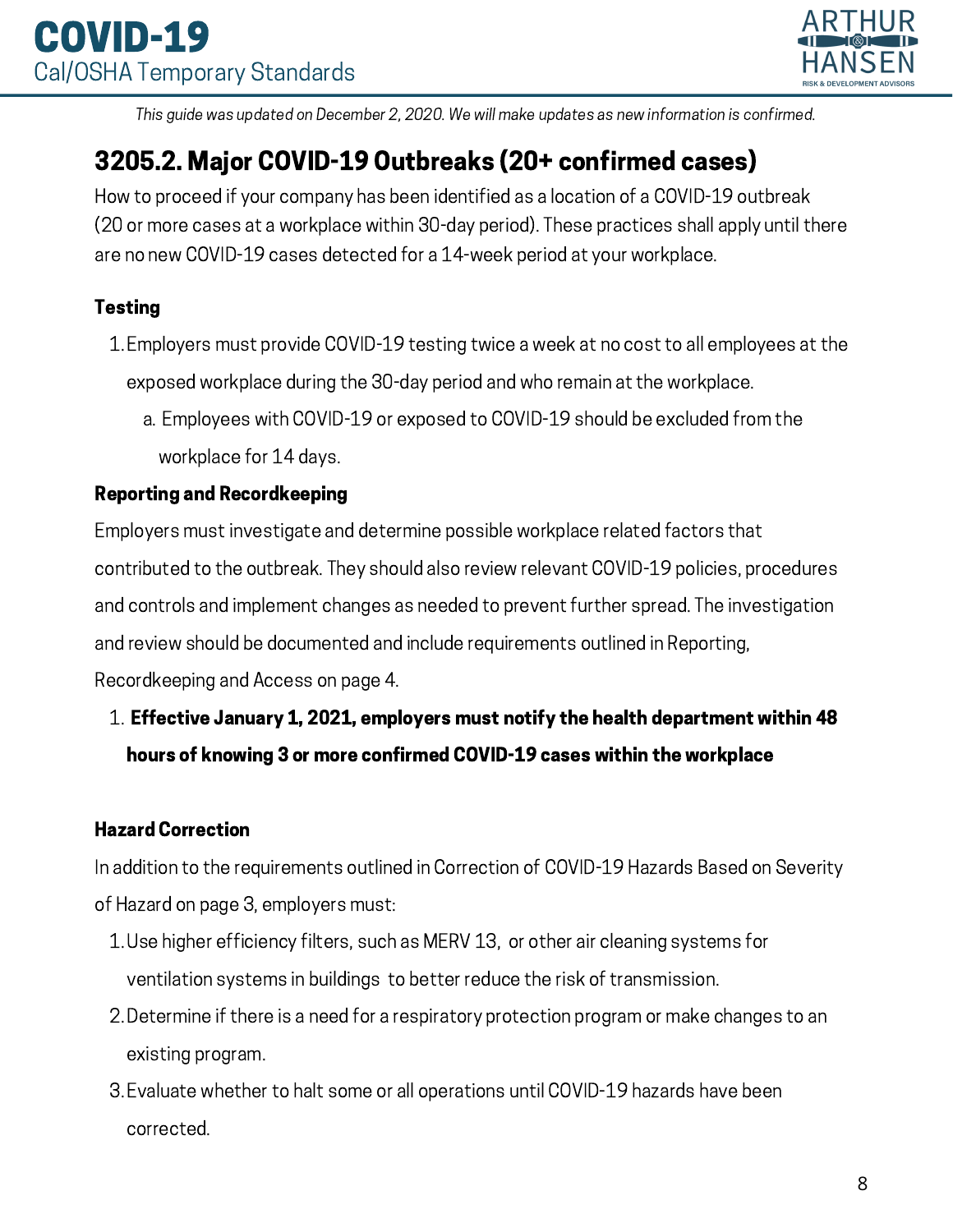

# 3205.3. COVID-19 Prevention in Employer-Provided Housing

## Assignment of Housing Units Should be Prioritized in this Order:

- Family members and residents who maintain a household outside of work shall be housed 1. together.
- 2. Residents who work in the same crew or at the same worksite
- Employees who do not usually maintain a common household, work crew or worksite shall 3. be housed together when there are no other alternatives.

## Physical Distancing and Controls

- Employers must ensure the premises and housing units can allow at least six feet of 1. distancing between residents; including common areas, beds, kitchen spaces. In housing units, employers must maximize the quantity and supply of outdoor air and increase air filtration to the highest level.
- 2. Employers must provide face coverings.
- Ensure common areas are cleaned and disinfected at least once a day and unwashed 3. utensils and other items are not shared.
- Encourage residents to report COVID-19 symptoms. 4.
- Develop and implement a policy for COVID-19 testing of those who had a COVID-19 5. exposure and who display symptoms.

### Isolation

- Effectively isolate COVID-19 exposed residents from all other occupants and provide a 1. separate bathroom, sleeping area and cooking and eating facility.
- 2. Isolate COVID-19 cases only with those who also have a confirmed COVID-19 case; these occupants should not share any common areas with non-COVID-19 occupants.
- Employers must ensure all personal medical information regarding COVID-19 is kept 3. confidential.
- End isolation after a 14-day period with no confirmed cases. 4.